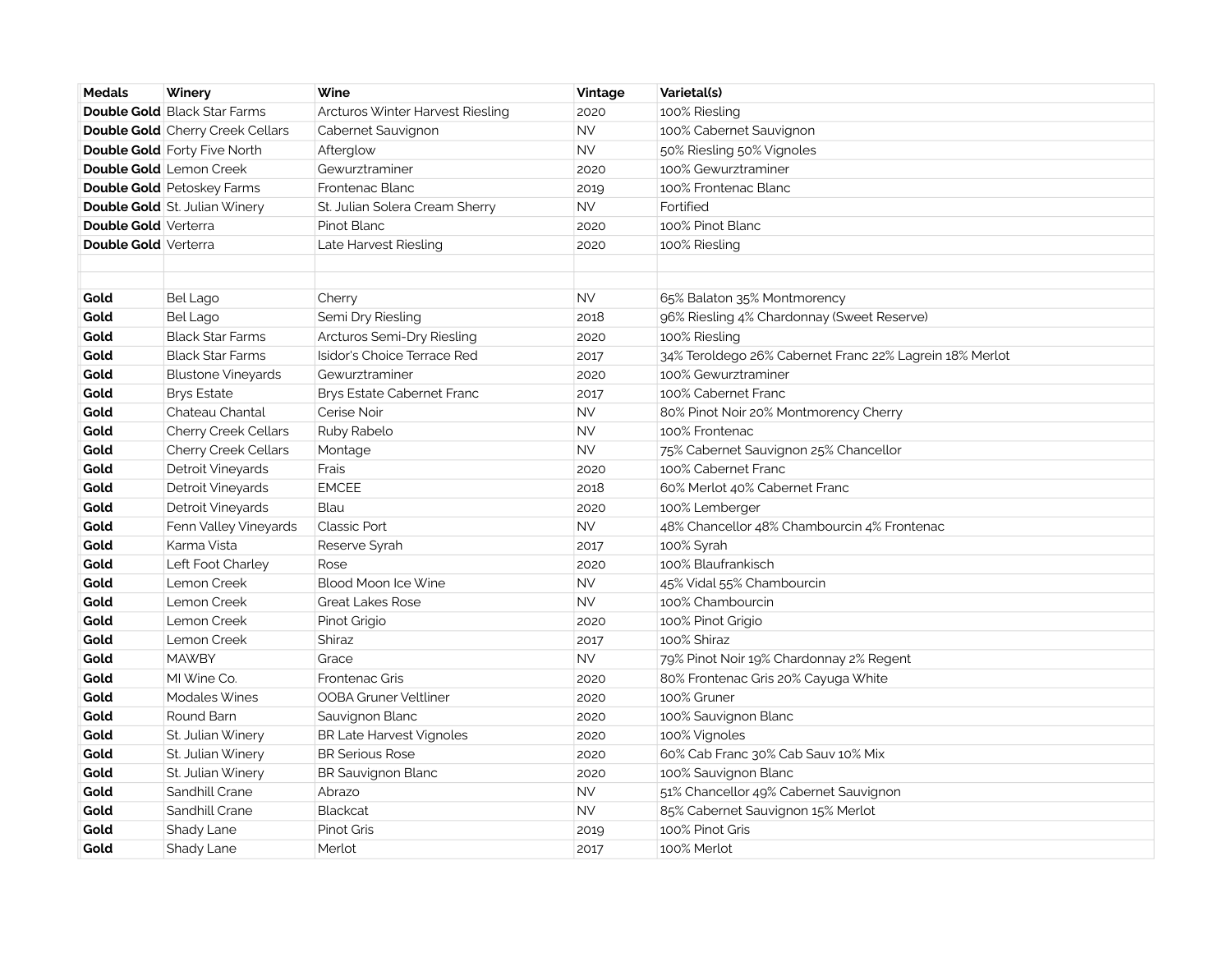| Gold   | Tabone Vineyards          | Estate Reserve Red Wine              | 2018      | 40% Baco Noir 40% Marechal Foch 10% Leon Millot 10% Chancellor |
|--------|---------------------------|--------------------------------------|-----------|----------------------------------------------------------------|
| Gold   | Verterra                  | Late Harvest Vignoles                | 2020      | 100% Vignoles                                                  |
| Gold   | White Pine Winery         | Mirage Reserve                       | 2018      | 100% Chambourcin                                               |
|        |                           |                                      |           |                                                                |
|        |                           |                                      |           |                                                                |
| Silver | Amoritas Vineyards        | Hail Mary Riesling                   | 2017      | 100% Riesling                                                  |
| Silver | <b>Baroda Founders</b>    | Cabernet Franc                       | 2018      | 100% Cabernet Franc                                            |
| Silver | <b>Baroda Founders</b>    | Luce Del Sol                         | <b>NV</b> | 100% Vidal                                                     |
| Silver | <b>Black Star Farms</b>   | <b>Arcturos Merlot</b>               | 2017      | 98% Merlot                                                     |
| Silver | <b>Black Star Farms</b>   | A Capella Pinot Noir                 | 2017      | 100% Pinot Noir                                                |
| Silver | <b>Black Star Farms</b>   | Arcturos Pinot Blanc                 | 2019      | 96% Pinot Blanc 4% Riesling                                    |
| Silver | <b>Black Star Farms</b>   | Arcturos Gewurztraminer              | 2018      | 100% Gewurztraminer                                            |
| Silver | <b>Black Star Farms</b>   | Arcturos Gamay Noir                  | 2019      | 85% Gamay Noir 15% Petite Pearl                                |
| Silver | <b>Black Star Farms</b>   | <b>Blushed Brut Rose</b>             | 2018      | 77% Chardonnay 20% Pinot Gris 3% Marquette                     |
| Silver | <b>Blustone Vineyards</b> | Winemakers Red                       | 2019      | 75% Merlot 20% Cabernet Sauvignon 5% Syrah                     |
| Silver | <b>Blustone Vineyards</b> | Chardonnay                           | 2020      | 100% Chardonnay                                                |
| Silver | <b>Blustone Vineyards</b> | Latitude                             | 2020      | 60% Pinot Blanc 30% Gruner Veltliner 10% Sauvignon Blanc       |
| Silver | <b>Brys Estate</b>        | Brys Estate Signature Red            | 2017      | 40% Cabernet Franc 32% Merlot 28% Pinot Noir                   |
| Silver | <b>Brys Estate</b>        | Brys Estate Riesling                 | 2020      | 100% Riesling                                                  |
| Silver | <b>Brys Estate</b>        | <b>Brys Estate Signature Rose</b>    | 2020      | 57% Cabernet Franc 32% Pinot Noir 11% Merlot                   |
| Silver | Ciccone                   | Blush from Pinot Grigio              | 2020      | 100% Pinot Grigio                                              |
| Silver | Cody Kresta               | Chambourcin                          | 2018      | 100% Chambourcin                                               |
| Silver | Cogdal/Little Man         | Cogdal Vineyards Cabernet Franc      | 2018/2019 | 100% Cabernet Franc                                            |
|        | Charlevoix Moon Artisan   |                                      |           |                                                                |
| Silver | Wine                      | Cherry Moon                          | <b>NV</b> | 50% Montmorency 50% Balaton                                    |
|        | Charlevoix Moon Artisan   |                                      |           |                                                                |
| Silver | Wine                      | Moon Shadow Rose                     | 2020      | 100% Marechal Foch                                             |
| Silver | Chateau Chantal           | Proprietor's Reserve Cabernet Franc  | 2018      | 100% Cabernet Franc                                            |
| Silver | Chateau Chantal           | Proprietor's Reserve Merlot          | 2018      | 100% Merlot                                                    |
| Silver | Domaine Berrien           | Cabernet Sauvignon                   | 2018      | 86% Cabernet Sauvignon 11% Peitit Verdot 3% Malbec             |
| Silver | Domaine Berrien           | Sauvignon Blanc                      | 2020      | 100% Sauvignon Blanc                                           |
| Silver | End of the Road           | <b>Big Rosso</b>                     | 2019      | 100% Frontenac                                                 |
| Silver | Fenn Valley Vineyards     | Riesling Semi Dry                    | 2020      | 100% Riesling                                                  |
| Silver | Fenn Valley Vineyards     | Late Harvest Vignoles Estate Bottled | 2019      | 100% Vignoles                                                  |
| Silver | Fenn Valley Vineyards     | Sauvignon Blanc                      | 2020      | 100% Sauvignon Blanc                                           |
| Silver | Fenn Valley Vineyards     | Pinot Grigio                         | 2020      | 100% Pinot Grigio                                              |
| Silver | Laurentide                | Sauvignon Blanc                      | 2020      | 100% Sauvignon Blanc                                           |
| Silver | Lazy Ballerina            | <b>Attitude Rose</b>                 | 2020      | 100% Chambourcin                                               |
| Silver | Left Foot Charley         | Le Caban                             | 2019      | 100% Riesling                                                  |
| Silver | Lemon Creek               | Carmenere                            | 2017      | 100% Carmenere                                                 |
| Silver | Lemon Creek               | Northern Lights Late Harvest         | 2020      | 100% Vignoles                                                  |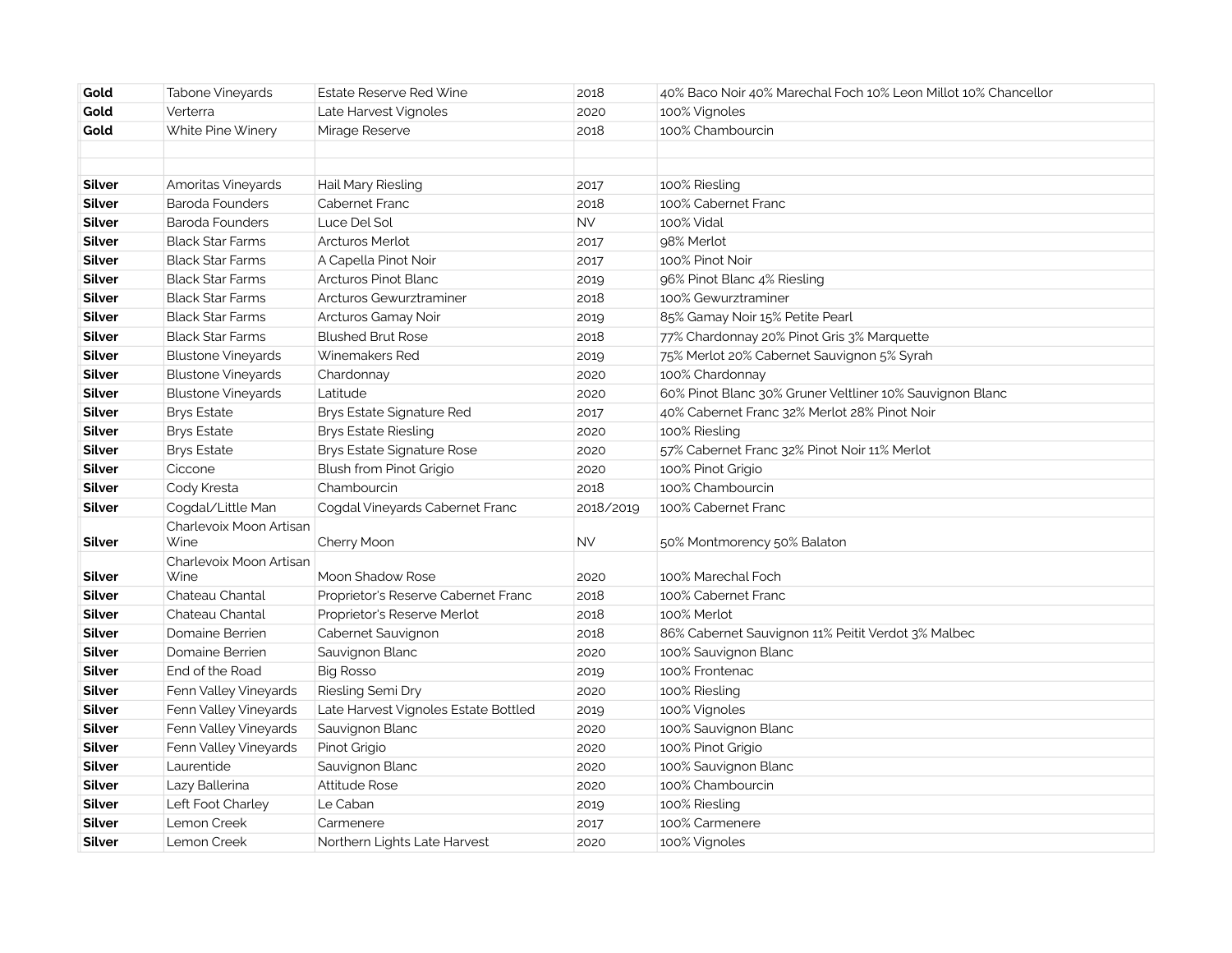| Silver        | Lazy Ballerina            | <b>Cabernet Franc Reserve</b>              | 2019      | 100% Cabernet Franc                                                        |
|---------------|---------------------------|--------------------------------------------|-----------|----------------------------------------------------------------------------|
| Silver        | <b>Modales Wines</b>      | Modales Cabernet Franc Reserva             | 2018      | 100% Cabernet Franc                                                        |
| Silver        | Modales Wines             | OOBA Field Blend                           | 2020      | 85% Pinot Gris 15% Gewurztraminer                                          |
| Silver        | <b>Modales Wines</b>      | Modales Sauvignon Blanc Dunham<br>Vineyard | 2020      | 100% Sauvignon Blanc                                                       |
| <b>Silver</b> | MI Wine Co.               | Marechal Foch                              | 2020      | 95% Marechal Foch 5% Frontenac                                             |
| Silver        | Rove Estate               | Sauvignon Blanc                            | 2020      | 100% Sauvignon Blanc                                                       |
| Silver        | Shady Lane                | Gruner Veltliner                           | 2018      | 100% Gruner                                                                |
| Silver        | Shady Lane                | Franc n Franc                              | 2018      | 43% Cabernet Franc 43% Blaufrankisch 14% Merlot                            |
| Silver        | St. Julian Winery         | St. Julian Cock of the Walk                | <b>NV</b> | 20% Rougcon 15% Cab Franc 15% De Chaunac 15% Chambourcin 10% Petite Pearl  |
| Silver        | St. Julian Winery         | St. Julian Sweet Nancie                    | <b>NV</b> | 100% Traminette                                                            |
| Silver        | St. Julian Winery         | STJR Pinot Grigio                          | 2020      | 100% Pinot Grigio                                                          |
| Silver        | St. Julian Winery         | <b>BR Gruner Veltliner</b>                 | 2020      | 100% Gruner                                                                |
| Silver        | St. Julian Winery         | WS Blaufrankisch Rose                      | 2020      | 100% Blaufrankisch                                                         |
| Silver        | St. Julian Winery         | <b>BR</b> Porpetto                         | 2020      | 100% Traminette                                                            |
| Silver        | St. Julian Winery         | <b>BR</b> Traminette                       | 2020      | 100% Traminette                                                            |
| Silver        | Tabone Vineyards          | Dry Bubbly Riesling                        | 2019      | 100% Riesling                                                              |
| Silver        | <b>Tabor Hill</b>         | Albarino                                   | 2020      | 100% Albarino                                                              |
| Silver        | <b>Tabor Hill</b>         | Dry Gewurztraminer                         | 2020      | 100% Gewurztraminer                                                        |
| Silver        | Tabor Hill                | Meritage                                   | 2018      | 50% Cabernet Franc 35% Merlot 15% Petit Verdot                             |
| Silver        | Verterra                  | Dry Riesling Kulpa Vinyards                | 2020      | 100% Riesling                                                              |
| Silver        | Verterra                  | Pinot Gris                                 | 2020      | 100% Pinot Gris                                                            |
| Silver        | Verterra                  | Dry Riesling                               | 2020      | 100% Riesling                                                              |
| Silver        | Verterra                  | Unoaked Chardonnay                         | 2020      | 100% Chardonnay                                                            |
|               |                           |                                            |           |                                                                            |
|               |                           |                                            |           |                                                                            |
| Bronze        | 12 Corners                | Riverstone White                           | 2020      | 50% Vidal 30% Seyval 15% Aromella 5% Riesling                              |
| <b>Bronze</b> | 12 Corners                | Vidal Ice Wine                             | 2020      | 100% Vidal                                                                 |
| Bronze        | Amoritas Vineyards        | Rose Crest Rose of Pinot Noir              | 2020      | 100% Pinot Gris                                                            |
| Bronze        | Amoritas Vineyards        | Grosse Pointe Blanc                        | 2020      | 47% Riesling 32% Pinot Blanc 21% Auxerrois                                 |
| <b>Bronze</b> | Baroda Founders           | Married in the Vineyard                    | 2018      | 65% Cabernet Franc 35% Cabernet Sauvignon                                  |
| <b>Bronze</b> | <b>Bel Lago</b>           | Pinot Noir                                 | 2018      | 100% Pinot Noir                                                            |
| <b>Bronze</b> | Bel Lago                  | Tempesta                                   | 2016      | 42% Cabernet Franc 17% Regent 16% Merlot 25% Field Blend Reds              |
| <b>Bronze</b> | Bel Lago                  | Bel Lago Red                               | <b>NV</b> | 50% Cabernet Franc 50% Field Blend Red including Merlot, Lemberger, Regent |
| Bronze        | <b>Black Star Farms</b>   | Arcturos Pinot Gris                        | 2020      | 100% Pinot Gris                                                            |
| Bronze        | <b>Black Star Farms</b>   | Leorie Vineyards Merlot/Cabernet Franc     | 2018      | 64% Merlot 36% Cabernet Franc                                              |
| Bronze        | <b>Black Star Farms</b>   | Blanc de Blanc                             | 2017      | 85% Chardonnay 15% Pinot Gris                                              |
| Bronze        | <b>Blustone Vineyards</b> | Blu Sparkling Riesling                     | 2020      | 100% Riesling                                                              |
| <b>Bronze</b> | <b>Blustone Vineyards</b> | Cabernet Franc Rose                        | 2020      | 100% Cabernet Franc                                                        |
| <b>Bronze</b> | <b>Brys Estate</b>        | <b>Brys Estate Bubbly</b>                  | 2020      | 70% Cabernet Franc 30% Merlot                                              |
| Bronze        | <b>Brys Estate</b>        | Brys Estate Pinot Blanc                    | 2020      | 100% Pinot Blanc                                                           |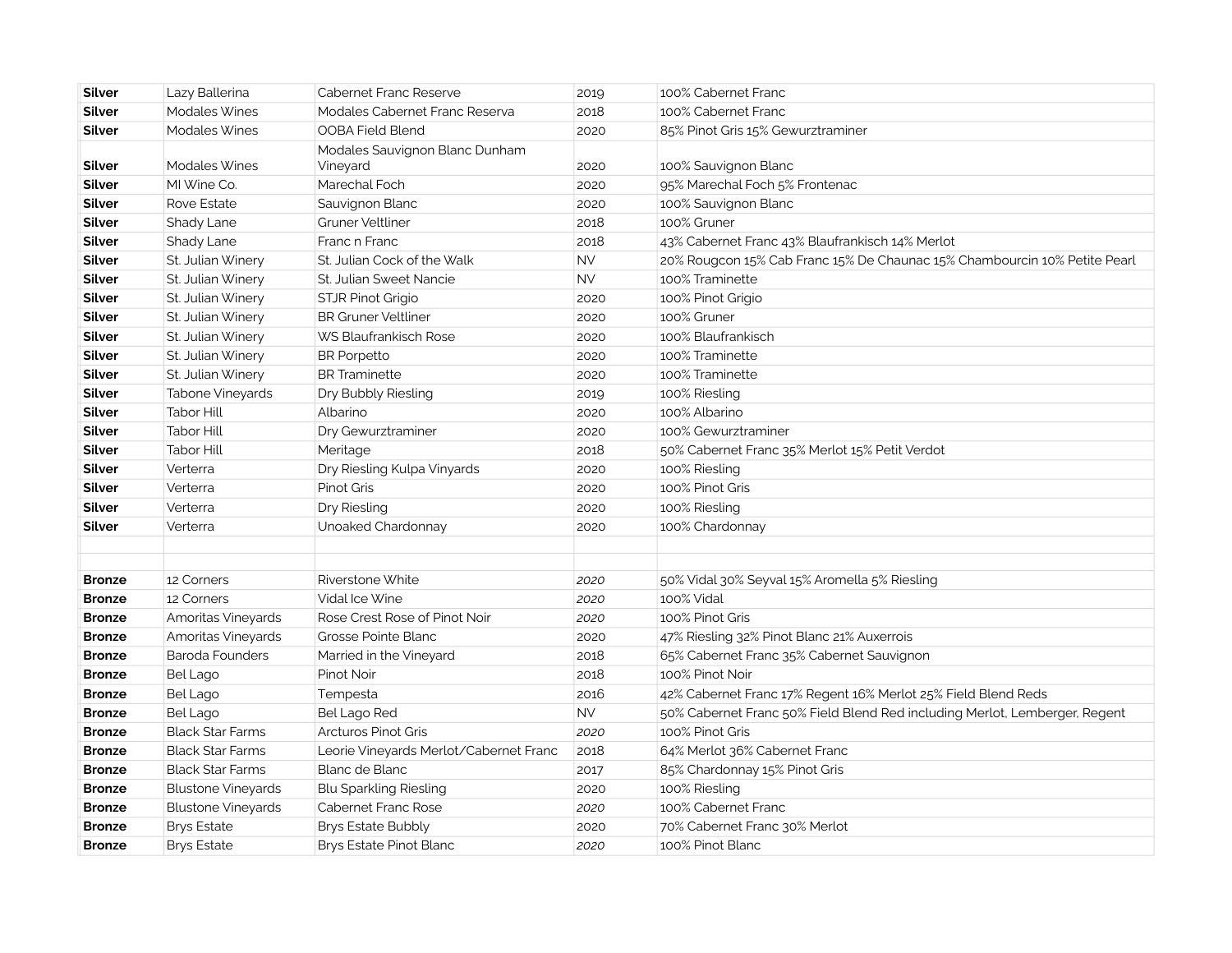| <b>Bronze</b> | <b>Brys Estate</b>                         | Brys Estate Pinot Grigio      | 2020      | 100% Pinot Grigio                                               |
|---------------|--------------------------------------------|-------------------------------|-----------|-----------------------------------------------------------------|
| <b>Bronze</b> | Charlevoix Moon Artisan   La Crescent Moon |                               | 2020      | 100% La Crescent                                                |
| <b>Bronze</b> | Chateau Chantal                            | Chardonnay                    | 2019      | 100% Chardonnay                                                 |
| <b>Bronze</b> | Chateau Chantal                            | Select Harvest Gewurztraminer | 2019      | 100% Gewurztraminer                                             |
| <b>Bronze</b> | Chateau Fontaine                           | <b>Pinot Gris</b>             | 2020      | 100% Pinot Gris                                                 |
| <b>Bronze</b> | Chateau Fontaine                           | Laughing Waters Dry Rose      | 2019      | 65% Cabernet Franc 35% Merlot                                   |
| <b>Bronze</b> | Cherry Creek Cellars                       | Gewurztraminer                | 2020      | 100% Gewurztraminer                                             |
| <b>Bronze</b> | <b>Cherry Creek Cellars</b>                | Vignoles                      | <b>NV</b> | 100% Vignoles                                                   |
| <b>Bronze</b> | Cherry Creek Cellars                       | Riviera Rose                  | NV        | 95% Vignoles 5% Frontenac                                       |
| <b>Bronze</b> | Cherry Creek Cellars                       | Jazz                          | <b>NV</b> | Chancellor and Raspberry                                        |
| <b>Bronze</b> | Ciccone                                    | <b>Tramonto Red</b>           | 2020      | 35% Dolcetto 25% Foch 22% De Chaunac 6% Frontenac 6% Pinot Noir |
| <b>Bronze</b> | Cody Kresta                                | Tradition                     | <b>NV</b> | 50% Cabernet Franc 50% Merlot                                   |
| <b>Bronze</b> | Cody Kresta                                | Rose                          | 2020      | 80% Foch 20% Cabernet Sauvignon                                 |
| <b>Bronze</b> | Cody Kresta                                | Tri Vina                      | 2018      | 45% Merlot 30% Cabernet Franc 25% Cabernet Sauvignon            |
| <b>Bronze</b> | Cogdal/Little Man                          | Little Man Winery Vision      | 2017/2018 | 56% Chambourcin 15% Foch 19% Merlot 10% Cabernet Franc          |
| <b>Bronze</b> | Detroit Vineyards                          | Gewurztraminer                | 2020      | 100% Gewurztraminer                                             |
| <b>Bronze</b> | Domaine Berrien                            | Cabernet Franc                | 2018      | 100% Cabernet Franc                                             |
| <b>Bronze</b> | Domaine Berrien                            | Pinot Noir                    | 2019      | 100% Pinot Noir                                                 |
| <b>Bronze</b> | Fenn Valley Vineyards                      | Traminette Estate Bottled     | 2020      | 100% Traminette                                                 |
| <b>Bronze</b> | Fenn Valley Vineyards                      | Moscato Estate Bottled        | 2020      | 89% Valvin Muscat 11% Muscat Ottonel                            |
| <b>Bronze</b> | Fenn Valley Vineyards                      | Capriccio                     | <b>NV</b> | 84% Chambourcin 14% Merlot 2% Cabernet Franc                    |
| <b>Bronze</b> | Forty Five North                           | Pinot Noir                    | 2018      | 100% Pinot Noir                                                 |
| <b>Bronze</b> | Forty Five North                           | Medium Sweet Riesling         | 2019      | 100% Riesling                                                   |
| <b>Bronze</b> | Forty Five North                           | Lemberger                     | <b>NV</b> | 100% Lemberger                                                  |
| <b>Bronze</b> | Free Run                                   | Gewurztraminer                | 2020      | 100% Gewurztraminer                                             |
| <b>Bronze</b> | French Valley                              | Merlot Reserve                | 2016      | 100% Merlot                                                     |
| <b>Bronze</b> | French Valley                              | Cabernet Franc & Merlot       | 2016      | 58% Cabernet Franc 42% Merlot                                   |
| <b>Bronze</b> | French Valley                              | Unoaked Chardonnay            | 2017      | 94% Chardonnay 4% Pinot Grigio 2% Riesling                      |
| <b>Bronze</b> | Karma Vista                                | <b>Gunzan Rose</b>            | 2019      | 100% Pinot Noir                                                 |
| <b>Bronze</b> | Karma Vista                                | Devil's Head Red              | 2019      | 75% Noiret 25% Marquette                                        |
| <b>Bronze</b> | Karma Vista                                | Cha Cha Chardonnay            | 2017      | 100% Chardonnay                                                 |
| <b>Bronze</b> | Karma Vista                                | Grand Sun Syrah               | 2016      | 100% Syrah                                                      |
| <b>Bronze</b> | Laurentide                                 | <b>Sweet Riesling</b>         | 2019      | 100% Riesling                                                   |
| <b>Bronze</b> | Lawton Ridge                               | Wine Maiden                   | 2018      | 100% Cabernet Franc                                             |
| <b>Bronze</b> | Lazy Ballerina                             | Concord Rose                  | 2020      | 100% Concord                                                    |
| <b>Bronze</b> | Left Foot Charley                          | Cremant                       | 2020      | 47% Chardonnay 44% Pinot Blanc 5% Pinot Noir 4% Auxerrois       |
| <b>Bronze</b> | Left Foot Charley                          | Kerner                        | 2019      | 100% Kerner                                                     |
| <b>Bronze</b> | Lemon Creek                                | Kerner                        | 2020      | 100% Kerner                                                     |
| <b>Bronze</b> | Lemon Creek                                | Pinot Blanc                   | 2020      | 100% Pinot Blanc                                                |
| <b>Bronze</b> | Lemon Creek                                | <b>Cabernet Franc Reserve</b> | 2017      | 100% Cabernet Franc                                             |
| <b>Bronze</b> | <b>Modales Wines</b>                       | Modales Blaufrankisch         | 2020      | 100% Blaufrankisch                                              |